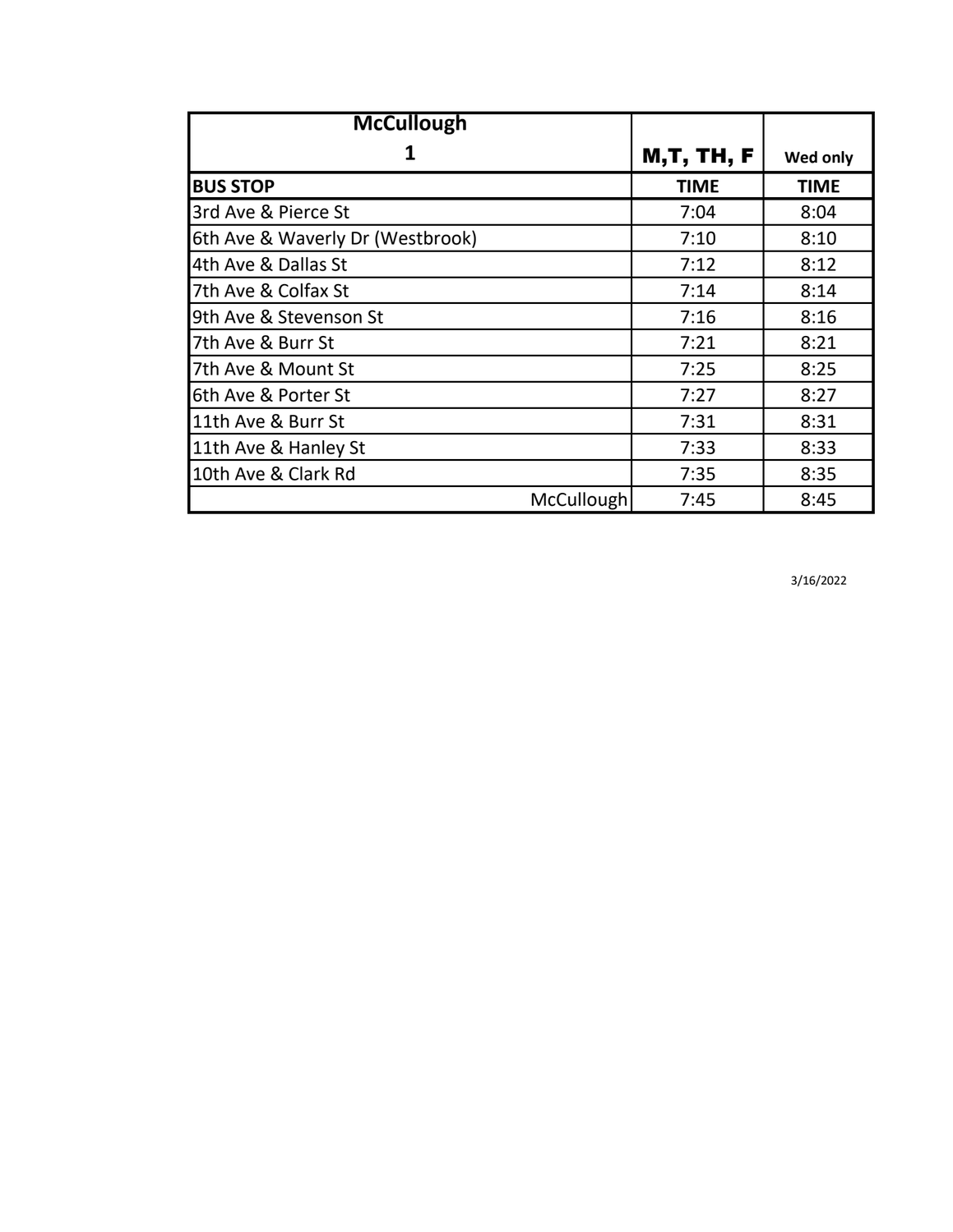| <b>McCullough</b>                     |            |                   |                 |
|---------------------------------------|------------|-------------------|-----------------|
| 2                                     |            | <b>M,T, TH, F</b> | <b>Wed only</b> |
| <b>BUS STOP</b>                       |            | <b>TIME</b>       | <b>TIME</b>     |
| 11th Ave & Whitcomb St                |            | 7:10              | 8:10            |
| 11th Ave & Waite St                   |            | 7:14              | 8:14            |
| 15th Ave & Whitcomb St                |            | 7:18              | 8:18            |
| 17th Ave & Garfield St                |            | 7:42              | 8:42            |
| 21st Ave & McKinley St                |            | 7:43              | 8:43            |
| 25th Ave & Arthur St                  |            | 7:44              | 8:44            |
| 25th Ave & Roosevelt PL (Small Farms) |            | 7:45              | 8:45            |
|                                       | McCullough | 7:55              | 8:55            |

12/3/2021